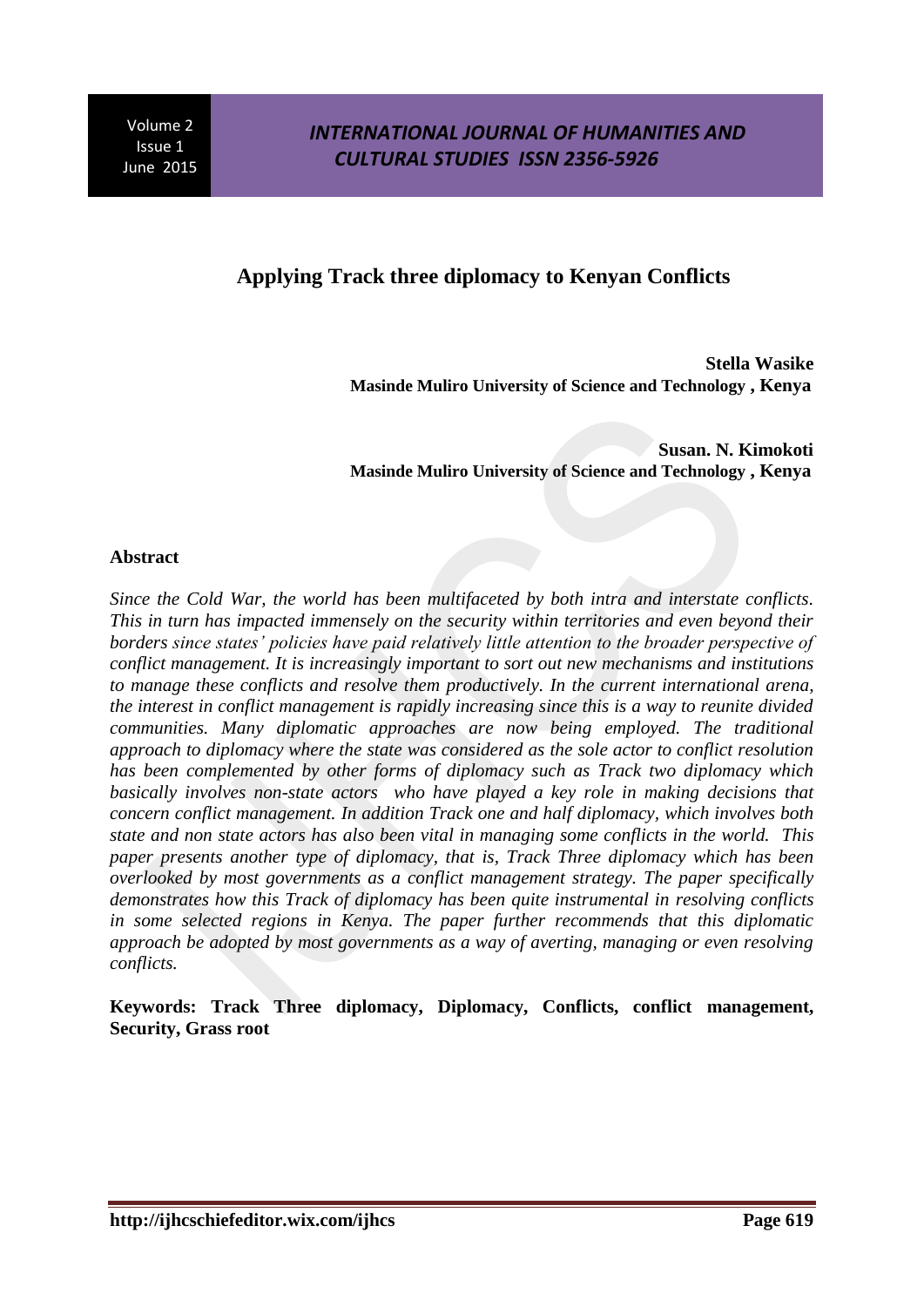## *INTERNATIONAL JOURNAL OF HUMANITIES AND CULTURAL STUDIES ISSN 2356-5926*

### **1.0 Introduction**

Traditionally, the term diplomacy referred to the interaction between nation-states. More recently, however, scholars have delineated several levels of diplomacy. Diplomacy is often characterized as running along three tracks. Track One involves interactions between high-level representatives of national governments. It is characterized by formal negotiations and rather rigid national positions. Track Two Diplomacy on the other hand involves policy analysists and academics who engage in unofficial dialogue, conceptual discussions and problem- solving activities (Ropers, 2002).

Track Three diplomacy is the people-to-people diplomacy undertaken by individuals and private groups to encourage interaction and understanding between hostile communities and involving awareness raising and empowerment within these communities. It is normally focused at the grassroots level. This type of diplomacy often involves organizing meetings and conferences, generating media exposure, and political and legal advocacy for marginalized people and communities (United States Institute of Peace, 2011). The Track Three process involves popular segments like workers, artists, poets, musicians. The exclusion of semi-elite from Track Three diplomacy gives a credible image of activities launched under its ambit. Besides, in Track Three diplomacy, vested interests do not matter. Moreover, the fact that there is a wide participation from different segments of the society is ensured, which makes it easier to remove mistrust and suspicion at the grass root level (Moonis, 2003).

The work of Track Three diplomacy is aimed at building or rebuilding broken relationships across the lines of division among ordinary citizens in communities, in a range of sectors. The premise of Track Three Diplomacy is that peace can and must be built from the bottom up as well as from the top down. For any negotiation or settlement to be achieved, a 'peace constituency' must exist. Likewise, for any settlement that is eventually reached, there must be support and capacity for its implementation. Some interventions at this level have national scope and influence (Chigas, 2003).

Most Track Three interventions are directed at rebuilding 'social capital' in local communities that have been fractured by conflict. In many instances, the local level is a microcosm of the larger conflict. Lines of identity in the conflict are usually drawn through local communities, dividing them into hostile groups. People at this level experience the day to day consequences of those divisions and of the decisions of the political elite (Chigas, 2003). This Track further offers an opportunity for people to work at the community or local level, away from the political negotiation, on issues of peace and conflict resolution. This approach thus requires restraint on the part of governments but it would have a far greater chance of success than would direct methods (Ibrahim, 2013).

The track thus entails bringing together representatives of conflicting groups to interact purposefully in a safe space. It addresses divisions within a community that may be rooted in group differences such as ethnicity or religion or status as a returning ex combatant and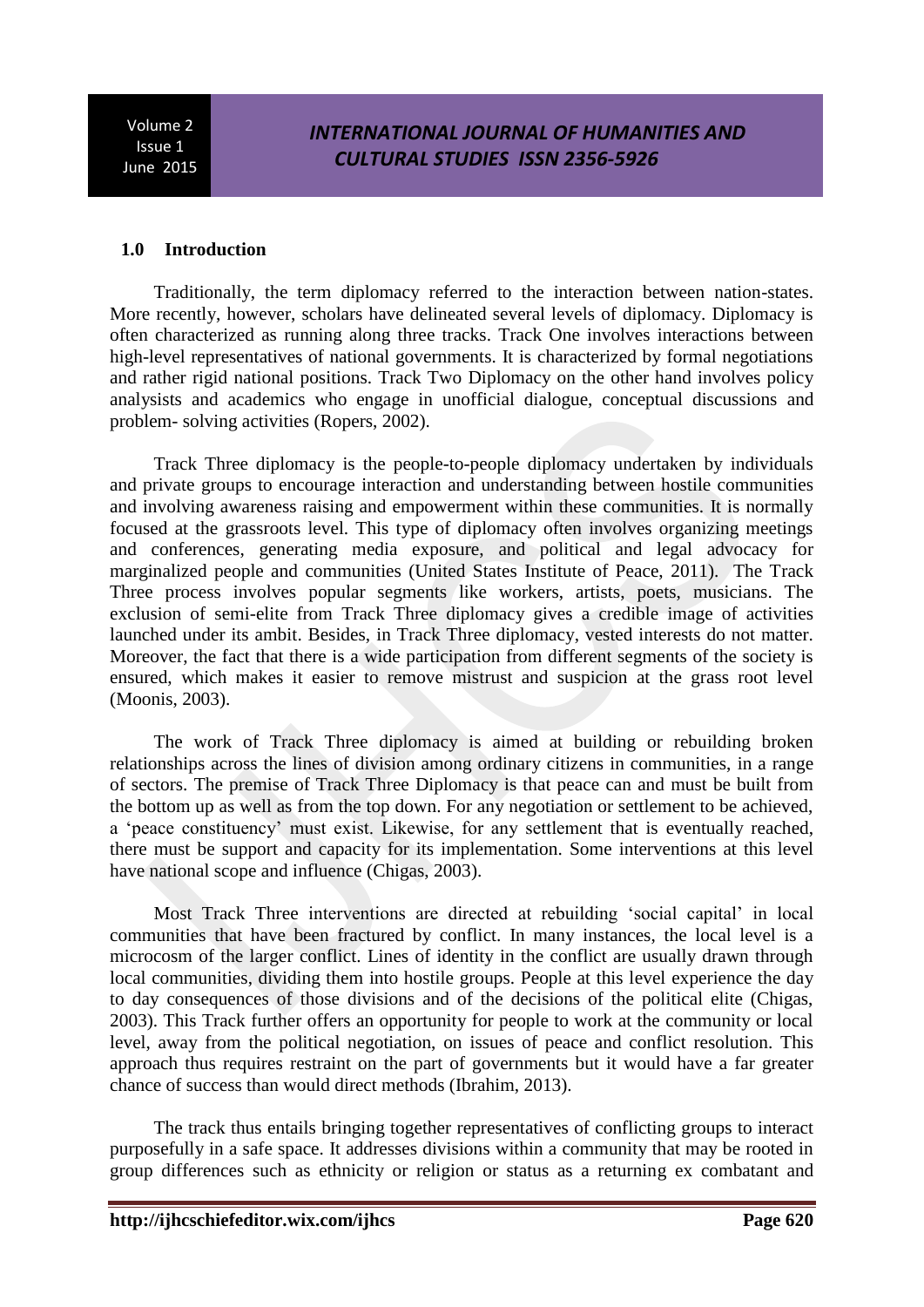## *INTERNATIONAL JOURNAL OF HUMANITIES AND CULTURAL STUDIES ISSN 2356-5926*

displaced persons or refugees. It addresses the prejudice and demonizing that reinforces the perceived differences between groups and hinders the development of relationships between conflict parties. The aim is to create opportunities for a series of interactions between conflicting groups in the community to promote mutual understanding, trust, empathy and resilient social ties (USAID, 2011).

In the UK, Northern Ireland, it was only once the government realized that communities and community groups, far from being a distraction to peacemaking, were in fact central to its success, that they were finally able to see the light at the end of the tunnel (Briggs, *et al.* 2006). Northern Ireland was experiencing many problems. The peace initiative that ended these problems involved listening to what people had to say and disseminating these views to pressure recalcitrant politicians into more non violent solutions. This was very successful and softened the edges of the conflict (Oliver, 2002). In Cyprus, on the other hand, numerous joint projects from a bi-communal choir to an EU Study Group and a lawyers group identifying areas of divergence between the two communities' legal developments since the division of the island have been a model of cross-conflict cooperation. In Tajikistan dialogue participants have founded and become active in new civil society organizations that organize roundtable seminars on subjects important for peace-building development projects to foster dialogue in public forums at the regional level (Chigas, 2003). Radio Macedonia, Search for Common Ground's Project in Macedonia, runs programming depicting inter-ethnic cooperation and dialogue. Through public education, through opportunities for people at all levels of society to engage in dialogue and through promotion of tangible benefits of cooperation across conflict lines, these projects contribute to the development of a peace constituency to support negotiations (Chigas, 2003).

In the African context, in post apartheid South Africa, an explosion of political violence was avoided in part because of the process of open dialogue that had helped bring about democracy and a culture of peaceful negotiation and coexistence. Peoples' participation through mass organization, public debate and direct participation at local and regional levels created a sense of legitimacy and public ownership of the process that fostered a culture of cooperation and compromise (De Klerk, 2002). The effort to end persistent violent conflict in northern Mali in the mid 1990s also provides another good example. As in Darfur, negotiated agreements between government representatives and the armed factions were unable to bring the conflict to a conclusion, and in fact exacerbated the most affected. It was only when thousands of people were engaged directly in inter-community peacemaking that the path to national reconciliation opened. The involvement of those most affected by the conflict in open and inclusive dialogue was able to achieve what the official political negotiations could not (Lode, 2002).

In Burundi for instance, radio Ijambo an independent radio station established in 1995 by the U.S-based NGO Search for Common Ground produces programs dedicated to peace and national reconciliation and dialogue among polarized groups (Chigas, 2003). In the wider East African region, there have been several security issues. The insecurity within the East African region is mainly due to cross-border pastoralist natural resource-use conflicts, influx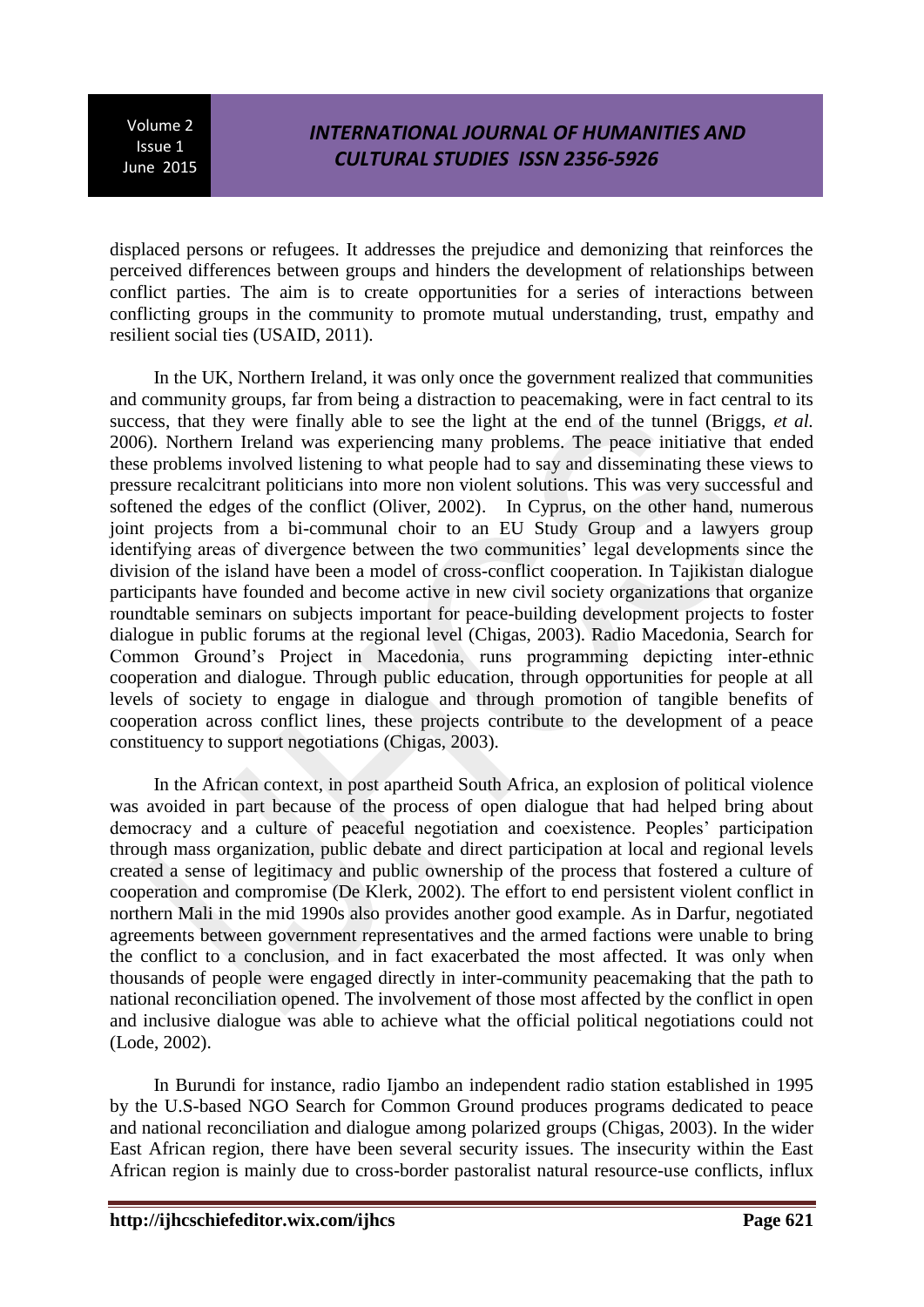of refugees especially in the refugee camps such as Kakuma and Dadaab and terrorism caused by al Shabaab from Somalia (Thenmer and Peter, 2011). In either case, the main Tracks that have been used in order to build peace have been basically Tracks One by use of the military and Two by employing NGOs and IGOs such as IGAD.

### **2.0 Intra-State Conflicts**

According to Juma (2000), conflict destroys the ability of the affected communities to carry on normally, but it also presents special opportunities. If these opportunities are seized, they can help communities transform violent situations into peaceful coexistence. Conflict is a situation with at least two identifiable groups in conscious opposition to each other as they pursue incompatible goals (Dougherty and Pfltzgraft, 1990. 187).

Every conflict involves a struggle over values and claims to scarce resources, power and status. Most of the intrastate conflicts do involve competition for limited resources, but they are driven by ethnic, religious and inter communal issues rather than a clear ideological predisposition (Cutts, 1998). They are also marked by intense brutality and disregard for the rules of war. Finally, the distinctions between civilians and combatants are fading (Roberts, 1999). A combination of these factors leads to deeply fractured societies and humanitarian dilemmas (Weiss and Collins, 1996).

Intrastate conflicts carry several implications for peace processes. Such conflicts undermine the states within which they occur and by extension the statesystem that is based on the integrity of national sovereignty. Effective intervention in internal conflicts requires understanding the different elements of the community and how they are related to the current situation. Internal conflicts violate human rights. Only well-focused efforts that address the root causes of the abuses can stop such violations. Affected communities must be involved through the cycle of peace building.

Conflicts in Kenya can be classified in four broad categories. That is, conflicts within pastoral communities, conflicts between pastoral and agricultural communities, conflicts linked to the presence of refugees and ethnic clashes.

## **3.0 Actors in conflict management in Kenya**

Kenyans need to realize that peace building practice is not a single solution to resolve violent conflicts. The government has ignored the social structures that generate grievances. Laws, institutions and traditions have failed to change individual motivations for violence. Conflicts are normally as a result of a complex of grievances, such as behavior of key mobilizers and leaders, institutions. Therefore, both the attitudinal and institutional dimension of a dispute must be addressed. This requires negotiation, social mobilization and economic and political development and this requires people from different groups to interact.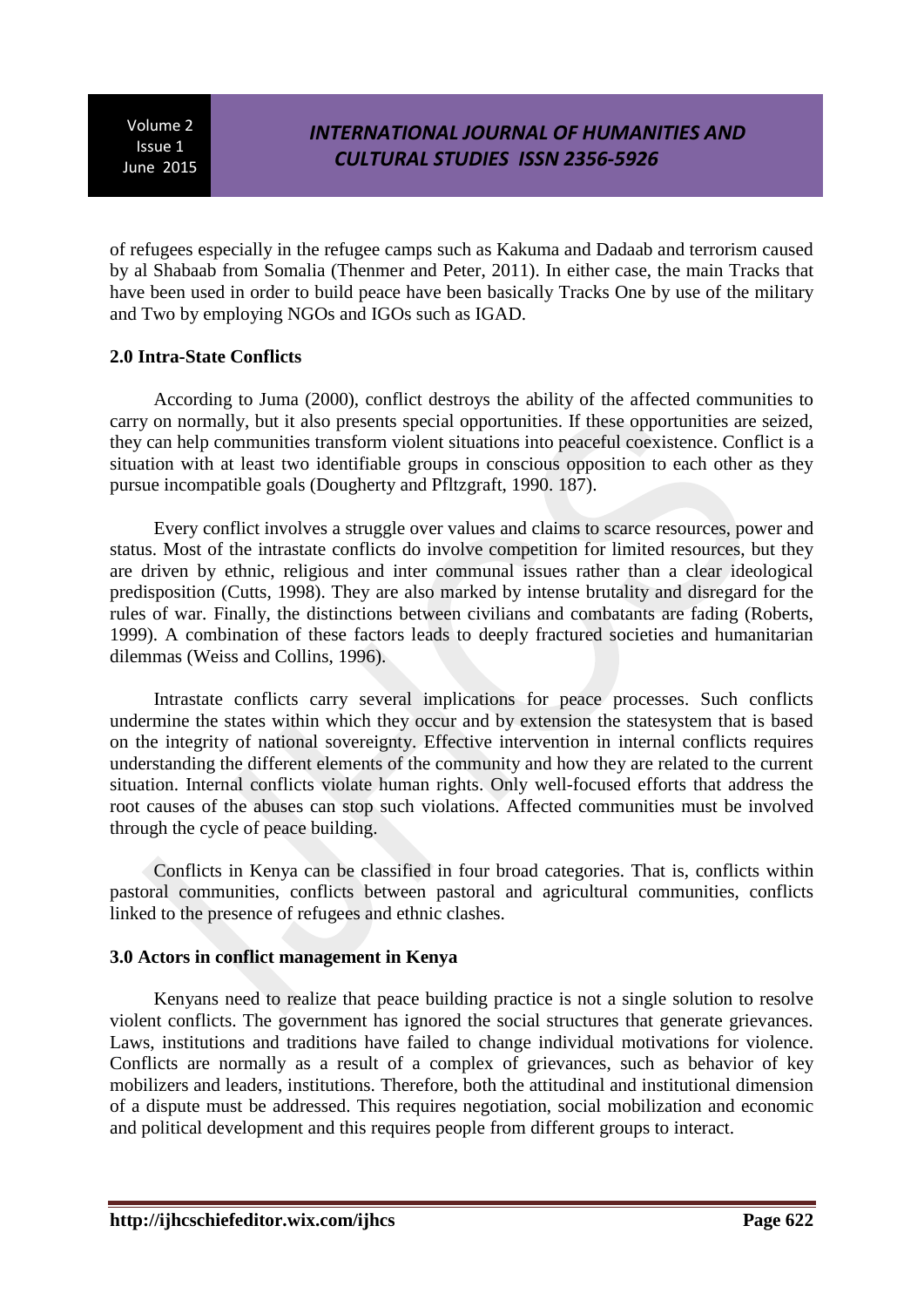# *INTERNATIONAL JOURNAL OF HUMANITIES AND CULTURAL STUDIES ISSN 2356-5926*

Religion is a significant factor in the identity of one or both parties to the conflict. Religious leaders on both sides of the conflict can be mobilized to facilitate peace. They can promote peace and reconciliation through credibility as a trusted institution, a respected set of values, moral warrants for opposing injustice on the part of governments, unique leverage for promoting reconciliation among conflicting parties, including an ability to rehumanize situations that have become dehumanized over the course of protracted conflict, a capability to mobilize community, nation and international support for a peace process, an ability to follow through locally in the wake of a political settlement and a sense of calling that often inspires perseverance in the face of major , otherwise, debilitating obstacles. They are effective in working together for peace when they are from different faith communities (USIP, 2006)

Women are a principal driving force in peace initiatives (Sorensen et al. 1998). Women show a keen interest in peace processes. Women represent a vital resource for sustaining peace efforts at all levels.

### **4.0 Track Three diplomacy in Kenya**

### **4.1 North-Eastern Kenya (Wajir)**

Wajir experienced three incidents that were resolved through Track Three diplomacy. First, during a wedding, a woman reminded others of need to disperse early because of their safety. This spark off a discussion during which the idea of trying to stop violence was born. The women agreed to do something. However, before anything, a daytime raid caused some children to run away to safety. This incident became the defining moment. Five women who worked in government departments met to discuss ways of confronting the conflict before a fight broke out between women in a market. The five women decided to approach the market women to address the violence and find ways of dealing with it. This did not require much persuasion since they were tired of the prevailing situation. The idea of searching for peace provided a ray of hope to the economy.

After initial discussions, a committee of ten women, headed by an elderly woman leader was chosen to monitor the situation in the market on a daily basis. The committee ensured entry to the market and was free to share space and conduct business among themselves without discrimination. Soon they succeeded in stopping violence at the market and this encouraged women to pursue peace in the wider community. The group members constituted of civil servants, teachers, health workers, community workers, one local Oxfam staff and elders (Kathina, 2000)

### **4.2 Western Kenya (Bungoma County)**

On the eve of Christmas in 1991, there were ethnic clashes in Bungoma County between Sabaots and Iteso against the Bukusu communities. The conflict lasted for two years. The first approach that was employed in order to stop the conflict from escalating was Track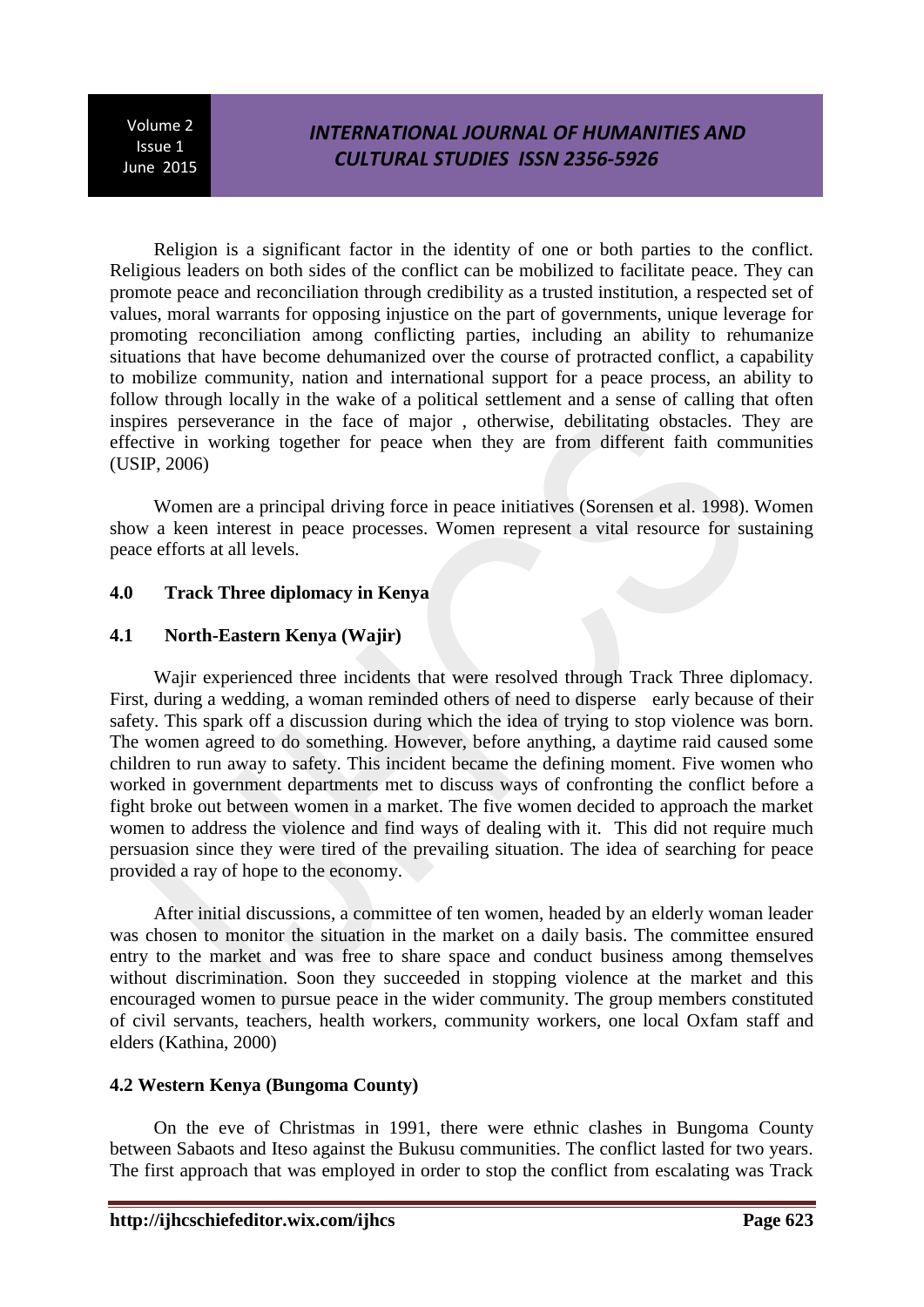# *INTERNATIONAL JOURNAL OF HUMANITIES AND CULTURAL STUDIES ISSN 2356-5926*

One diplomacy, through the use of government security forces. This intervention accentuated the conflict and shattered the peaceful coexistence between the communities of Bungoma. Track Two diplomacy was then employed through the involvement of the NGOs and the church, especially the Catholic church and the National Council of Churches of Kenya (NCCK). This approach was initiated through the established networks and institutions of the church. However, they were unable to halt the conflict it was only when the Internally Displaced Persons (IDPs) through their representatives were involved to air views openly through peace meetings that tension between the communities reduced. The representatives also urged their constituents to participate in peace building activities. Dialogue was enhanced and this made the provincial administration to gain acceptability and legitimacy with IDPs. This also made it possible to organize and conduct peace and reconciliation workshops (Kathina and Oduor, 1995).

In addition, distribution of relief food was done in centres shared by all communities. This action increased interaction between members of different ethnic groups. This interaction provided a basis for moblilisation of populations through their own representatives. Besides, women were the ones to collect family food rations and this increased the chances for women to meet more frequently. The women began to get free with each other. They started visiting each other in their houses. Women became the only entry points to reconciliation and peace processes. Through public meetings and the church, peace teams called for forgiveness, reconciliation and encouraged family reunions.

### **4.3 North Western Region (Turkana County)**

This is a region that experiences protracted conflicts. The community members are basically pastoralists the conflicts are due to cross border natural resource-use between the Turkana and the pastoral communities from Uganda; Matheniko, Jie, Toposa and Dodos. Both Track One and Track Two diplomacy have been ineffective in controlling these conflicts.

Track Three diplomacy has lessened the intensity and frequency of conflicts in the region. This has been through the community members, who include the elders of the community, women and youths. The elders deter or resolve conflicts by organizing peace dialogues between aggrieved parties. They listen to the warring parties state their cases without any interference . the conflicting parties do not address each other directly to avoid any form of confrontations. The verdict is then pronounced by the elders after assessing the available evidence. The verdict is always adhered to by both parties. They encourage individuals to deter conflicts through education and socialization whereby children are made to acknowledge the essence of maintaining peace with their neighbors. The elders use legends, songs, storytelling to pass across information on the adverse effects of conflicts to their communities. The elders also engage in peace making missions with their neighbors in order to allow accessibility of the natural resources without communities engaging in any form of conflict.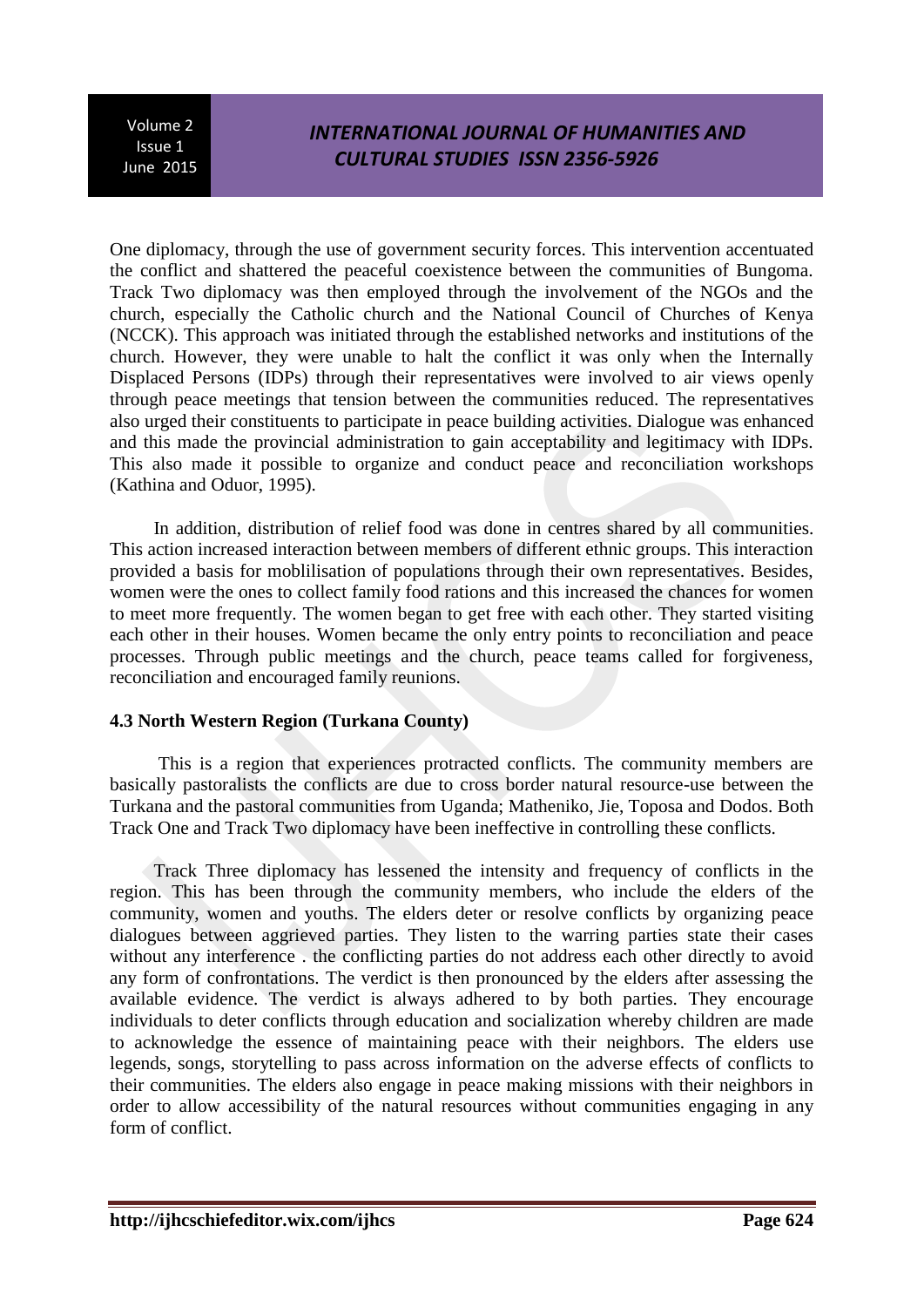# *INTERNATIONAL JOURNAL OF HUMANITIES AND CULTURAL STUDIES ISSN 2356-5926*

The women on the other hand use their social status in the community and plead with their peers to pacify their husbands. They make their peers see that they and their children are the greatest sufferers during times of conflict. The youths on their part have organized joint security patrols to manage security issues in the region. They also talk to their peers and request them to surrender their arms and prevent them from carrying out community raids or fights. The community members themselves also organize inter community peace activities such as peace dances, peace sports and peace choirs. These activities enhance interactions between different communities, thus averting possible conflicts. For instance between  $11<sup>th</sup>$ and  $12<sup>th</sup>$  October, 2003, the Turkana and Matheniko community members staged a hilarious peace dance at Moroto stadium. In 2010 at Lokichoggio, youths from both Kenyan and Ugandan communities were involved in inter peace sports.

#### **4.4 Conclusion and recommendations**

Track Three diplomacy has proved to be effective in resolving conflicts since it involves the local people themselves understand better the causes of these conflicts. They are thus in a better position of resolving them. However, this is an approach that has widely been ignored by most leaders who basically rely on the traditional diplomatic approach of the use of military to resolve the conflicts. It is thus recommended that the leaders embrace Track Three approach to address conflicts. This approach is the best method of realizing peace in the new world order.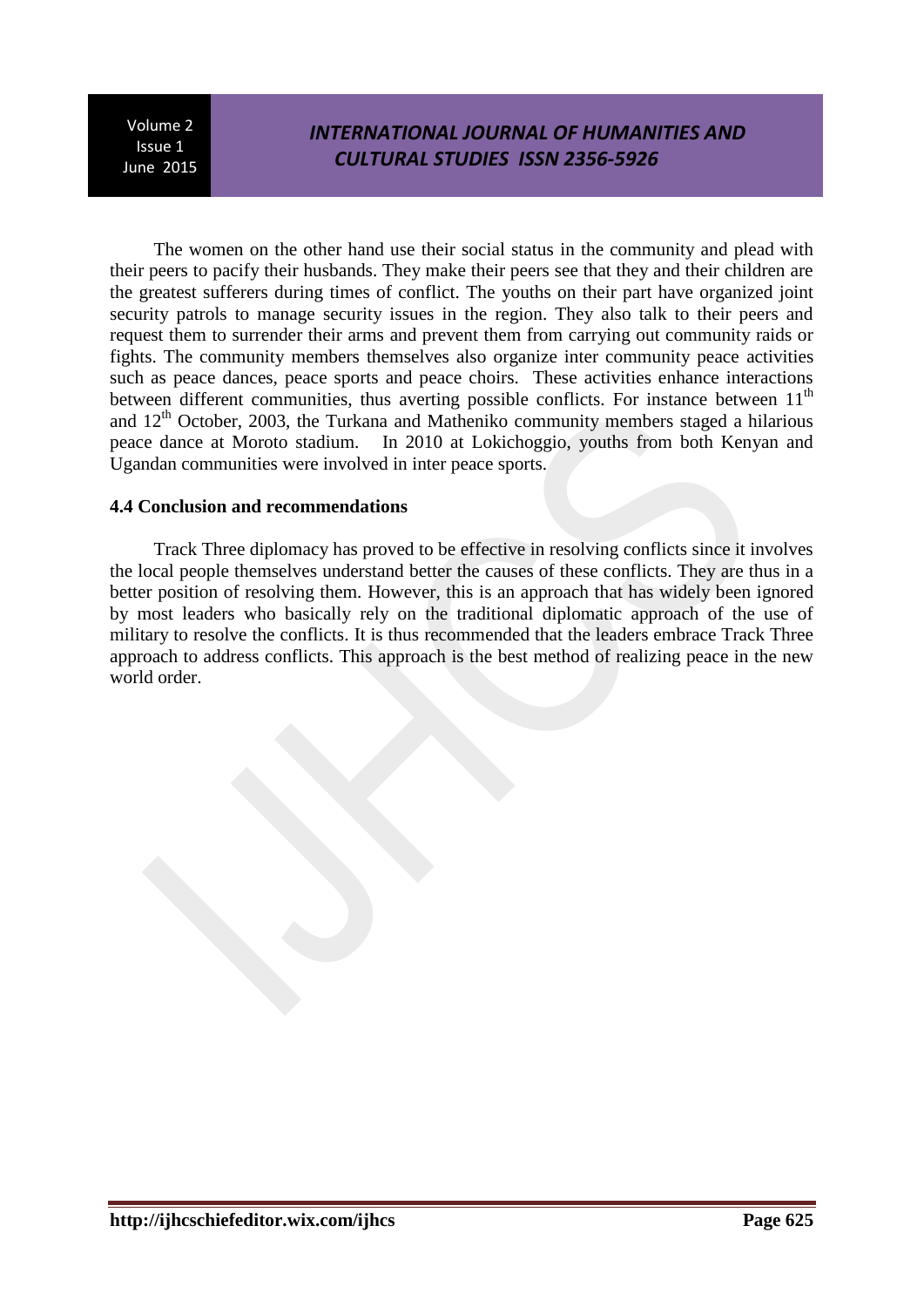### **References**

-Briggs, R, Fiesch, C and Lownsbrough, H. (2006): Bringing it Home. Community-Based Approaches to counter Terrorism. Cambridge: Demos*.* 

-Chigas, Diana. (2003): "Track II (Citizen) Diplomacy"*.* In Guy Burgess and Heidi Burgess, eds, Beyond Intractability. Boulder, CO: Conflict Research Consortium University of Colorado.

-Cuts,M. (1998): *Politics and Humanitarianism in Refugee Survey quarterly*.Geneva: UNHCR

-De Klerk, E. (2002): "South Africa's Negotiated Transition; Context Analysis and Evaluation". In Catherine Barnes, Ed. *Owning the Process. Public Participation in Peacemaking. Accord 13.* London: Concilliation Resources

- -Dougherty, J.E. (1990): *Contending Theories of IR: A Comprehensive Survey.* New York: Harper Collins
- -Ibrahim, K, Jamal. (2013): *The Potential and Pitfalls of Societal Verification. Choosing the Right Track.* Bulletin of the atomic scientists.

-Lode, K. (2002): "Mali's Peace Process: Context, Analysis and Evaluation". In Catherine Barnes, ED. *Owning the Process. Public Participation in Peacemaking. Accord 13*.

-Kathina, M,J. (2000): Situating Women in Peace-Building

-Moonis, Ahmar. (2003):*Paradigms of Conflict Resolution in South Asia.* Dhaka: The University Press Ltd. London. Conciliation Resources*.*

-Oliver, Q. (2000): "Developing Public Capacities for Participation in Peacemaking". In Catherine Barnes, Ed. Owning the Process: *Public Participation in Peacemaking.Accord13*. London. Concillation Resources

-Roberts, A. (1999): Humanitarian Intervention: *Paper Presented at the Symposium, Civilians in War:100 years after the Haque Peace Conference, September.*New York

-Ropers, Norbert. (2002): *Peace-Building, Crisis Prevention and Conflict Management Technical Cooperation in the Context of Crises, Conflicts and Disasters.*Eschborn. Deutsche Gesellschaft fur

-Sornsen, B. (1998): Women in Post-Conflict Reconstruction Issues and Sources WSP. *Occasional Paper no. 3*